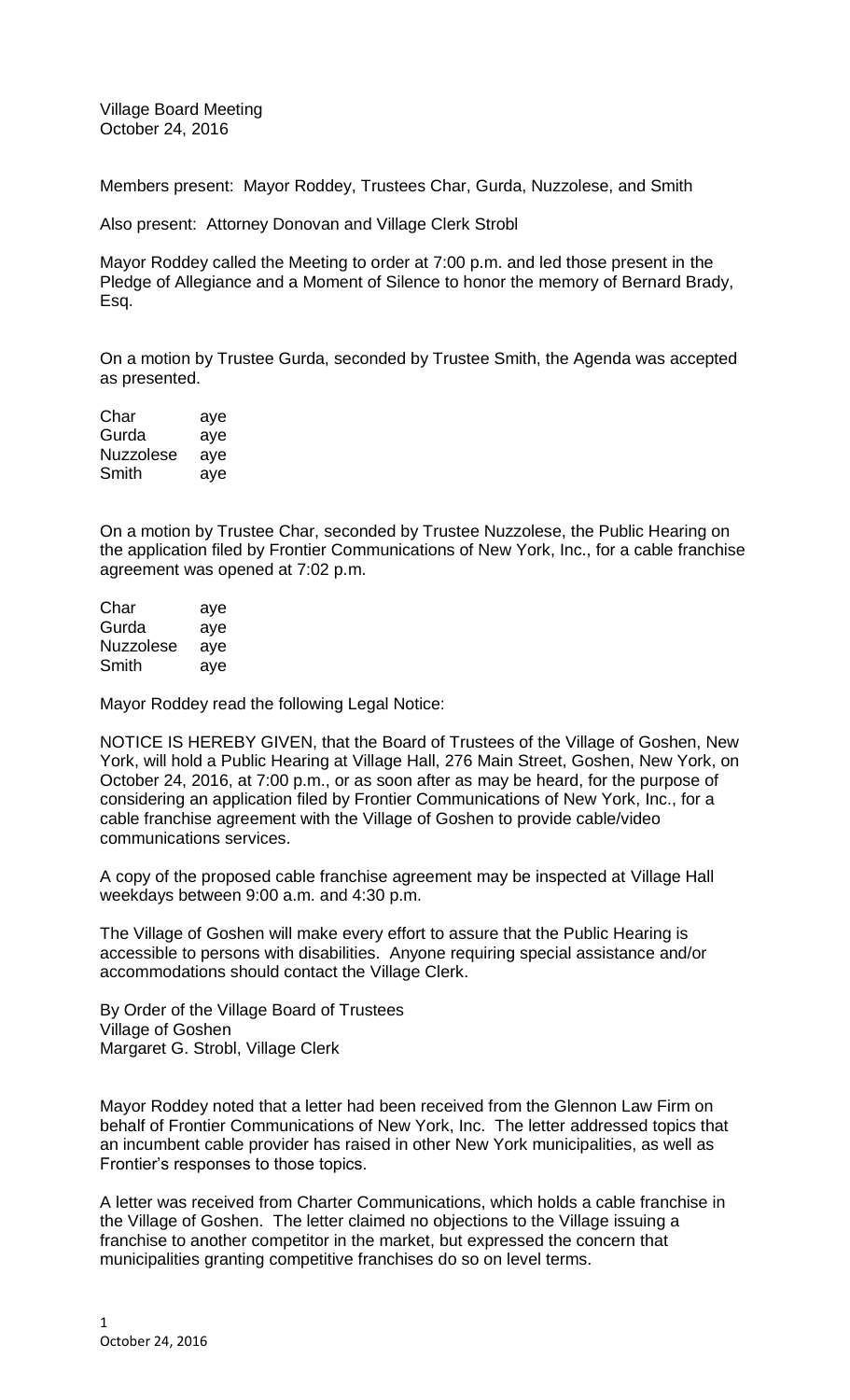Mayor Roddey opened the floor to public input. Frontier Sr. Network Engineer Tom Weckesser, gave an overview of Frontier Communications and its cable product, Vantage TV, and answered Board members' questions.

Attorney Donovan highlighted issues from the Charter Communications letter, and asked that the representatives from Frontier address them in writing.

On a motion by Trustee Gurda, seconded by Trustee Char, the Public Hearing was closed at 7:25 p.m.

Char aye Gurda aye Nuzzolese aye Smith aye

On a motion by Trustee Char, seconded by Trustee Nuzzolese, the Minutes of the September 26, 2016 Village Board Meeting were accepted as submitted.

| Char             | aye |
|------------------|-----|
| Gurda            | aye |
| <b>Nuzzolese</b> | aye |
| Smith            | aye |

On a motion by Trustee Gurda, seconded by Trustee Char, the Minutes of the October 17, 2016 Village Board Work Session were accepted as submitted.

| Char      | aye |
|-----------|-----|
| Gurda     | aye |
| Nuzzolese | ave |
| Smith     | aye |

### Communications

Mayor Roddey read a letter from residents Matthew and Suzanne Lombardo to Chief Watt, thanking the Police Department for their prompt and efficient response to a recent medical call. The Lombardos commended Officers Raab and Scolza for their professionalism.

Mayor Roddey read correspondence from resident Walt Jensen, thanking Superintendent Birney and the Department of Public Works for their recent repair of a depressed grate on Orange Avenue.

Items of Business

Trustee Nuzzolese offered the following Resolution, and moved its adoption:

WHEREAS, the Board of Trustees must designate by Resolution and publish the offices which are to be filled in the Village election, and the terms thereof;

NOW, THEREFORE, BE IT RESOLVED, that the Board of Trustees of the Village of Goshen designates the following offices vacant at the end of the current official year, to be filled at the Village election to be held on March 21, 2017, for the following terms:

One (1) Mayor for two (2) years Two (2) Trustees for two (2) years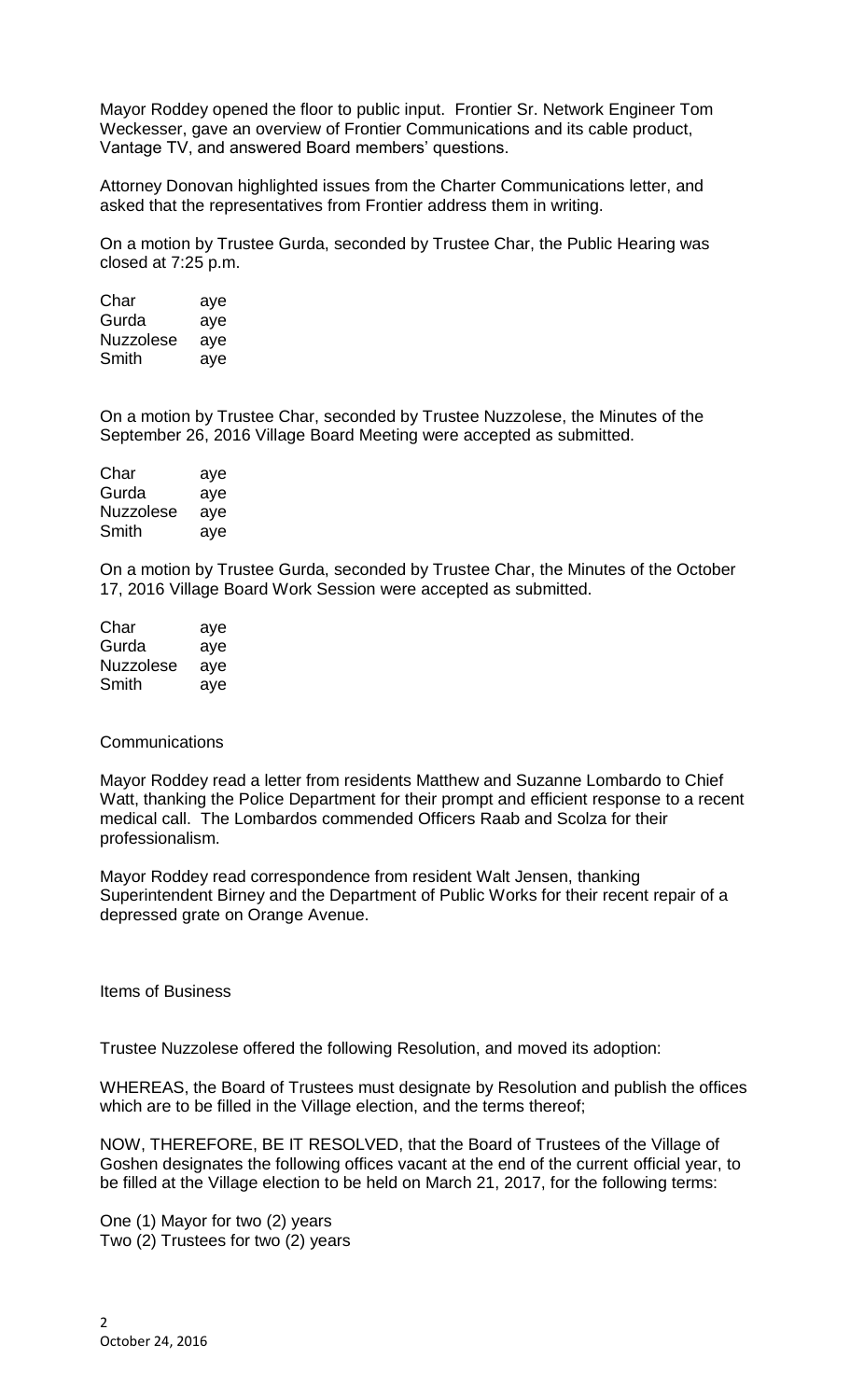IT IS FURTHER RESOLVED, that the Village Clerk is hereby directed to publish this Resolution in full in the Goshen Independent. This Resolution will take effect immediately.

The foregoing Resolution was seconded by Trustee Smith, and a vote resulted as follows:

| Char      | aye |
|-----------|-----|
| Gurda     | aye |
| Nuzzolese | aye |
| Smith     | aye |

#### **RESOLUTION SUPPORTING A STATEWIDE CAMPAIGN TO RECOVER MORE TEXTILES FROM THE WASTE STREAM**

**WHEREAS,** the Village of Goshen operates a successful recycling program for Goshen residents and businesses with a goal to reduce, reuse and recycle components of the waste stream in order to benefit the environment; and

**WHEREAS,** the Village of Goshen is supportive of expanding recycling efforts in New York State that capture and reuse waste items that would otherwise be disposed of as solid waste; and

**WHEREAS,** the United States Environmental Protection Agency estimates that only about 15% of unwanted textiles, including clothing, shoes, hats, linens, towels, and belts, are donated for reuse or recycling; the remaining 85% is simply trashed, estimated at 70 pounds per citizen per year; and

**WHEREAS,** the Village of Goshen has recognized that the New York State Association for Reduction, Reuse and Recycling (NYSAR<sup>3</sup>), is teaming up with the Council for Textile Recycling (CTR), and the Association of Wiping Materials, Used Clothing and Fiber Industries, also known as Secondary Materials and Recycled Textiles (SMART), to launch a first-of-its-kind statewide textile recovery campaign in New York State aimed at recovering 1.4 billion pounds of textiles trashed annually in New York State, with a market value of \$200 million, by:

- o Increasing awareness for the need to increase textile recovery and recycling and reducing wasteful textile disposal practices,
- o Enhancing job development through the recovery of more materials, and
- o Promoting collaboration between key textile recovery stakeholders, including collectors, recyclers, retailers, and municipal recycling professionals; and

**WHEREAS,** the Village of Goshen wishes to take a leadership role in recycling efforts to reduce solid waste and recycle those components of the waste stream in order to benefit the environment by promoting textile recovery efforts, and communicating the environmental, economic, and social benefits of increased textile recovery; now, therefore, be it

**RESOLVED,** that the Village of Goshen does hereby express its strong support of a Statewide campaign to recover more textiles from the waste stream and to thereby reduce waste that would otherwise end up in the solid waste stream by promoting textile recovery efforts and communicating the environmental, economic, and social benefits of increased textile recovery. This Resolution shall take effect immediately.

| Char             | aye |
|------------------|-----|
| Gurda            | aye |
| <b>Nuzzolese</b> | aye |
| Smith            | aye |
|                  |     |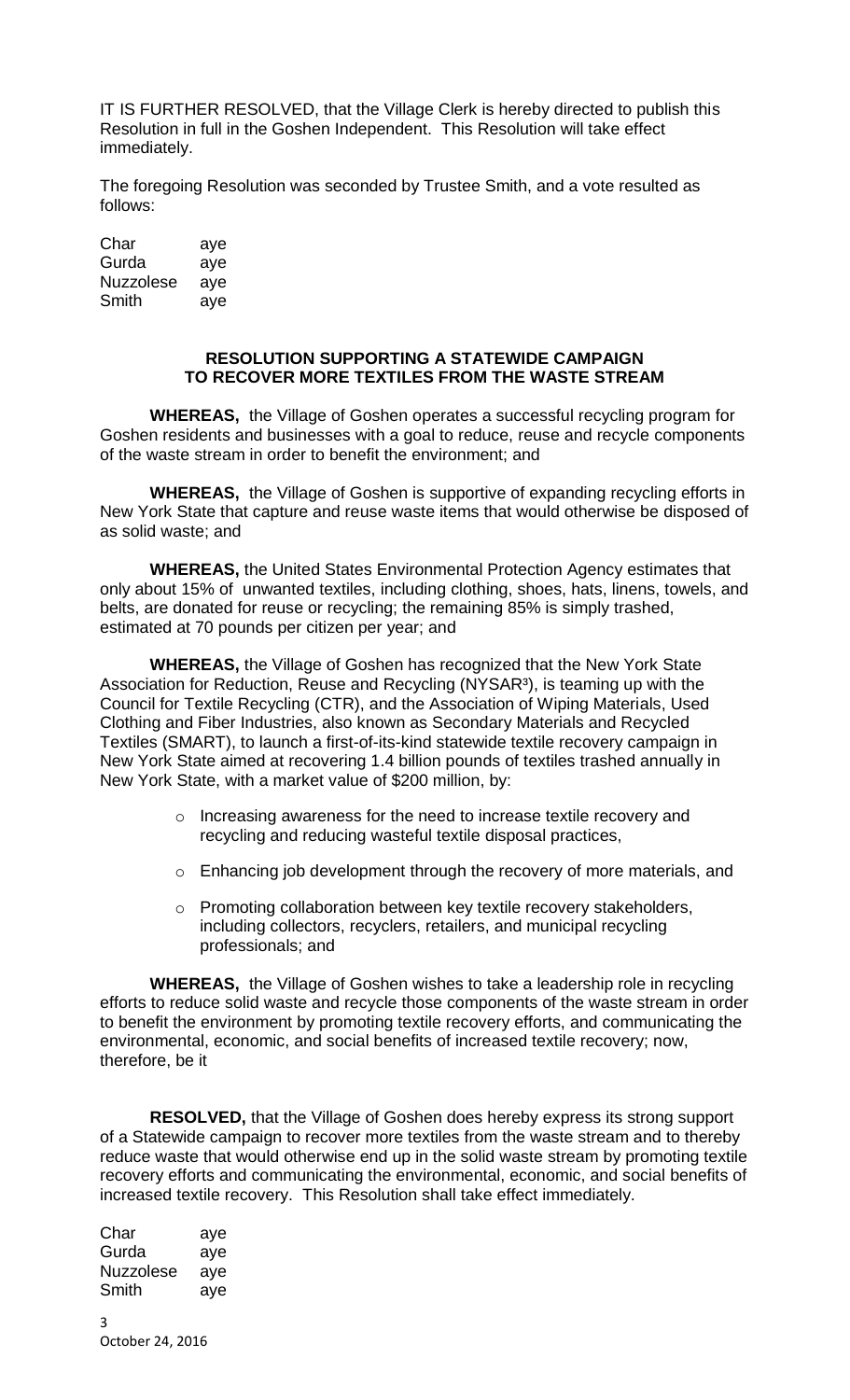Trustee Char moved the following, which was seconded by Trustee Nuzzolese:

WHEREAS, The Village of Goshen owns property designated as:

| Town of Goshen          |
|-------------------------|
| Town of Goshen          |
| Town of Goshen          |
| Town of Goshen          |
| <b>Town of Wallkill</b> |
|                         |

AND, WHEREAS, the above described property is used by the Village of Goshen for water supply purposes for its residents and others who use State and County facilities within the Village, and

WHEREAS, the County Legislature has exempted the described properties from County Taxation in years past,

NOW, THEREFORE, BE IT RESOLVED, that the Village of Goshen is requesting the Legislature of Orange County to exempt the described property from County taxation, for the year 2018, in view of its use for municipal purposes.

| Char             | aye |
|------------------|-----|
| Gurda            | aye |
| <b>Nuzzolese</b> | aye |
| Smith            | aye |

On a motion by Trustee Nuzzolese, seconded by Trustee Char, the Mayor is hereby authorized to sign a proposal from LAN Associates, Engineering, Planning, Architecture, Surveying, LLP, to provide surveying and engineering services for the construction of new sidewalks along Scotchtown Avenue, to be designed in general conformance with the "Conceptual Sidewalk Layout" plan that LAN prepared for the Village in July, 2016.

The fees for this proposal are: Surveying \$6,500; Engineering \$3,000; and Construction Administration \$2,000; for a total of \$11,500.

| Char      | aye |
|-----------|-----|
| Gurda     | aye |
| Nuzzolese | aye |
| Smith     | aye |

Trustee Char offered the following resolution and moved its adoption:

REFUNDING BOND RESOLUTION OF THE VILLAGE OF GOSHEN, NEW YORK, ADOPTED OCTOBER 24, 2016, AUTHORIZING THE REFUNDING OF CERTAIN OUTSTANDING SERIAL BONDS OF SAID VILLAGE, STATING THE PLAN OF REFUNDING, APPROPRIATING AN AMOUNT NOT TO EXCEED \$2,500,000 FOR SUCH PURPOSE, AUTHORIZING THE ISSUANCE OF REFUNDING BONDS IN THE PRINCIPAL AMOUNT OF NOT TO EXCEED \$2,500,000 TO FINANCE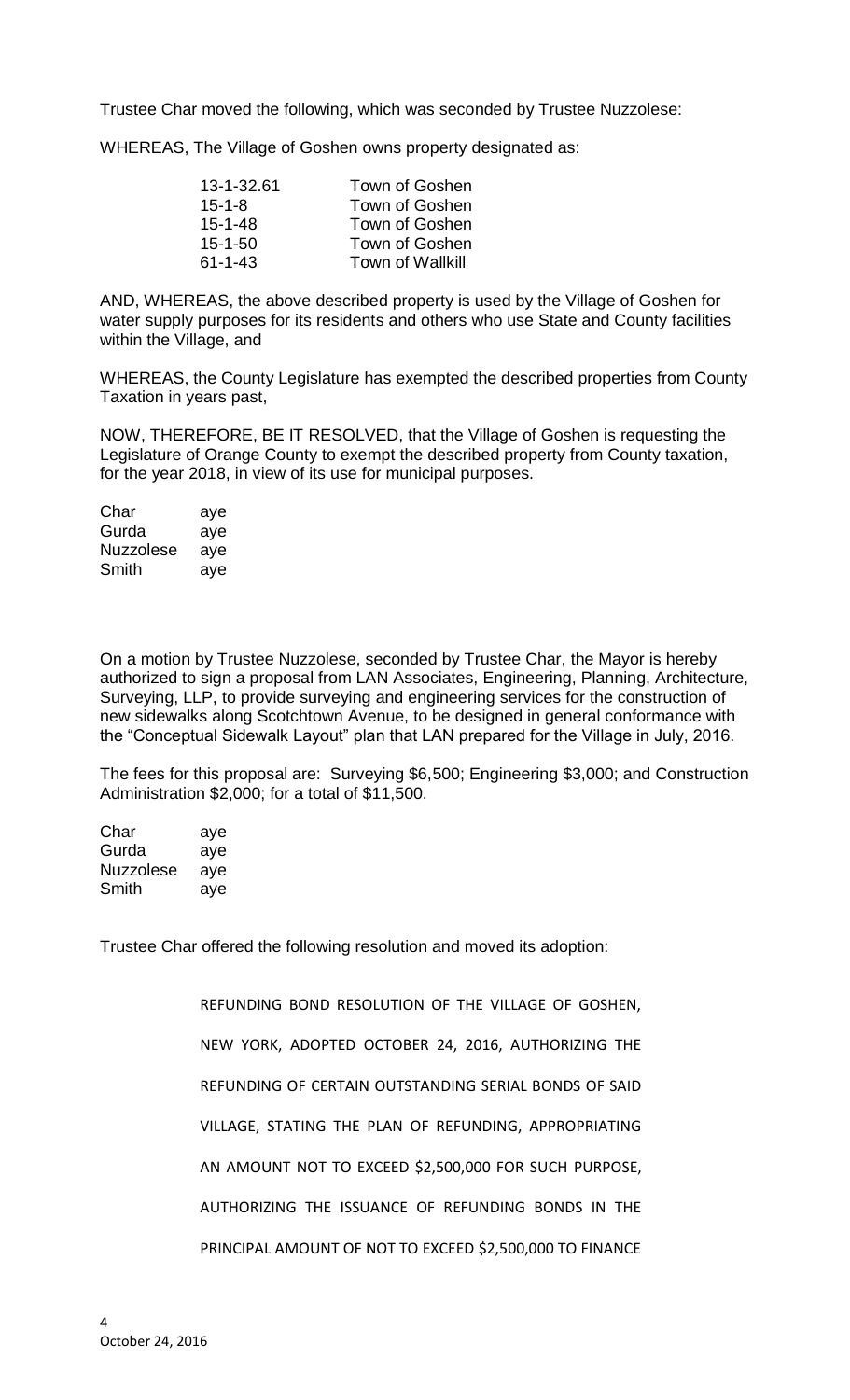## SAID APPROPRIATION, AND MAKING CERTAIN OTHER

### DETERMINATIONS RELATIVE THERETO

#### **Recitals**

WHEREAS, the Village of Goshen, in the County of Orange, New York (herein called the "Village"), has heretofore issued on March 26, 2007 its \$3,630,000 Public Improvement Serial Bonds-2007 (the "2007 Bonds"), which are currently outstanding in the principal amount of \$2,170,000 (the "Outstanding Bonds"), and mature on June 1 in each of the years and in the principal amounts and bear interest payable semiannually on June 1 and December 1 in each year to maturity, as follows:

| Year of  | Principal | Interest   |
|----------|-----------|------------|
| Maturity | Amount    | Rate       |
| 2017     | \$180,000 | $3 - 7/8%$ |
| 2018     | 185,000   | 4.00       |
| 2019     | 195,000   | 4.00       |
| 2020     | 200,000   | 4.00       |
| 2021     | 210,000   | 4.00       |
| 2022     | 220,000   | 4.00       |
| 2023     | 230,000   | 3.95       |
| 2024     | 240,000   | 3.95       |
| 2025     | 250,000   | 3.95       |
| 2026     | 260.000   | 4.00       |

WHEREAS, the 2007 Bonds maturing on or before June 1, 2018 are not subject to redemption prior to maturity; and the Bonds maturing on or after June 1, 2019 are subject to redemption prior to maturity, at the option of the Village, on June 1, 2018 and thereafter on any date, in whole or in part, and if in part, in any order of their maturity and in any amount within a maturity (selected by lot within a maturity), at par, plus accrued interest to the date of redemption; and

WHEREAS, Sections 90.00 and 90.10 of the Local Finance Law, constituting Chapter 33-a of the Consolidated Laws of the State of New York (herein called the "Law"), authorize the Village to refund all or a portion of the outstanding unredeemed maturities of the Outstanding Bonds by the issuance of new bonds, the issuance of which will result in present value debt service savings for the Village, and the Board of Trustees has determined that it may be advantageous to refund all or a portion of the Outstanding Bonds; and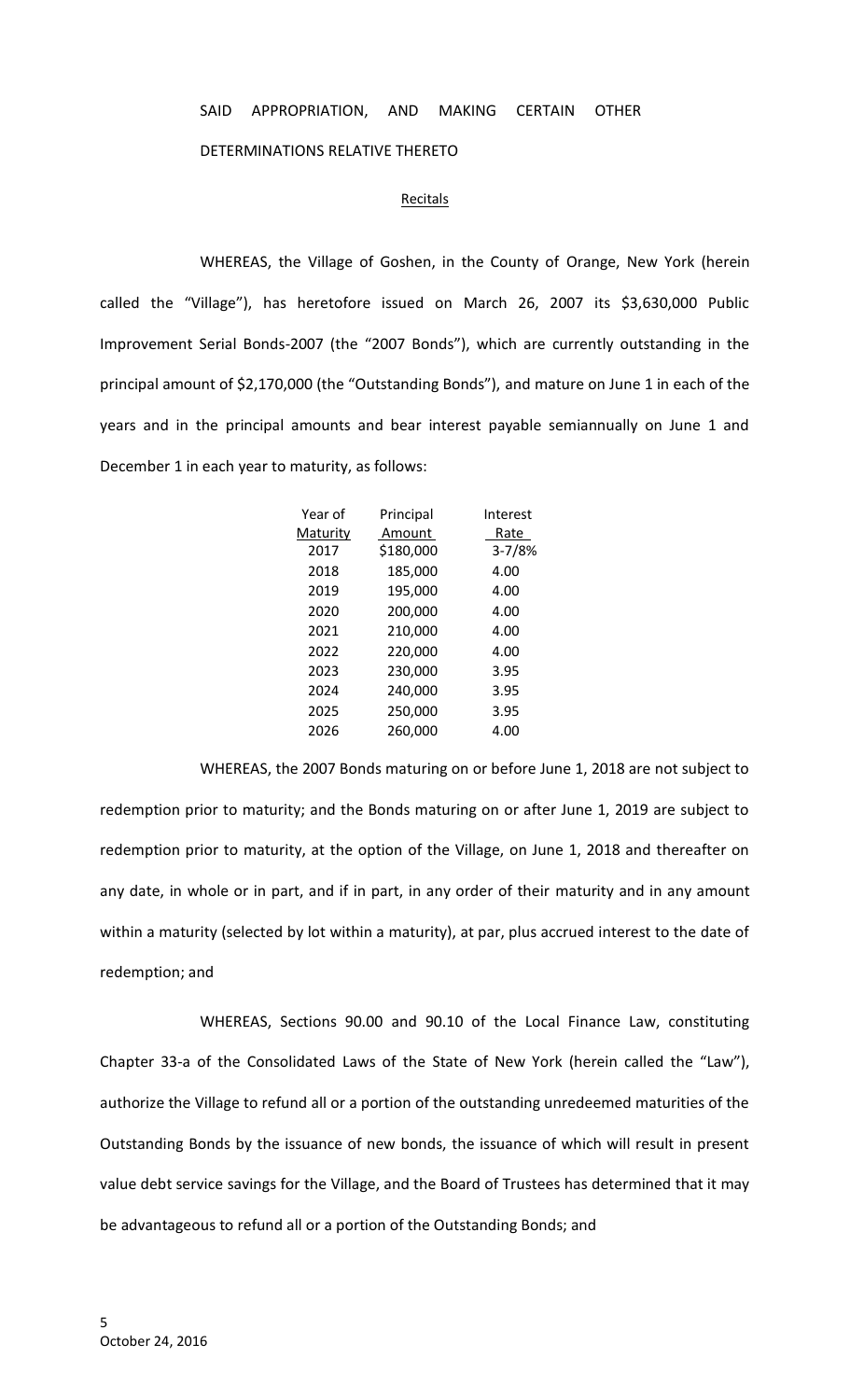WHEREAS, in order effectuate the refunding, it is now necessary to adopt this

Refunding Bond Resolution;

NOW, THEREFORE, be it

RESOLVED BY THE BOARD OF TRUSTEES OF THE VILLAGE OF GOSHEN, NEW YORK

(by the favorable vote of at least two-thirds of all the members of said Board of Trustees), AS

FOLLOWS:

Section 1. In this resolution, the following definitions apply, unless a different

meaning clearly appears from the context:

- (a) "Bond To Be Refunded" or "Bonds To Be Refunded" means all or any portion of the aggregate Outstanding Bonds, as shall be determined in accordance with Section 8 hereof.
- (b) "Escrow Contract" means the contract to be entered into by and between the Village and the Escrow Holder pursuant to Section 10 hereof.
- (c) "Escrow Holder" means the bank or trust company designated as such pursuant to Section 10 hereof.
- (d) "Outstanding Bonds" shall mean the outstanding unredeemed maturities of the 2007 Bonds.
- (e) "Present Value Savings" means the dollar savings which result from the issuance of the Refunding Bonds computed by discounting the principal and interest payments on both the Refunding Bonds and the Bonds To Be Refunded from the respective maturities thereof to the date of issue of the Refunding Bonds at a rate equal to the effective interest cost of the Refunding Bonds. The effective interest cost of the Refunding Bonds shall be that rate which is arrived at by doubling the semi-annual interest rate (compounded semi-annually) necessary to discount the debt service payments on the Refunding Bonds from the maturity dates thereof to the date of issue of the Refunding Bonds and to the agreed upon price including estimated accrued interest.
- (f) "Redemption Dates" mean June 1, 2018 and any date thereafter with respect to the 2007 Bonds, as shall be determined by the Village Treasurer in accordance with Section 8.
- (g) "Refunding Bond" or "Refunding Bonds" means all or a portion of the \$2,500,000 Public Improvement Refunding Serial Bonds-2016 of the Village of Goshen, authorized to be issued pursuant to Section 2 hereof.
- (h) "Refunding Bond Amount Limitation" means an amount of Refunding Bonds which does not exceed the principal amount of Bonds To Be Refunded plus the aggregate amount of unmatured interest payable on such Bonds To Be Refunded, to and including the applicable Redemption Date, plus redemption premiums payable on such Bonds To Be Refunded as of such Redemption Date, as hereinabove referred to in the Recitals hereof, plus costs and expenses incidental to the issuance of the Refunding Bonds including the development of the Refunding Financial Plan, and of executing and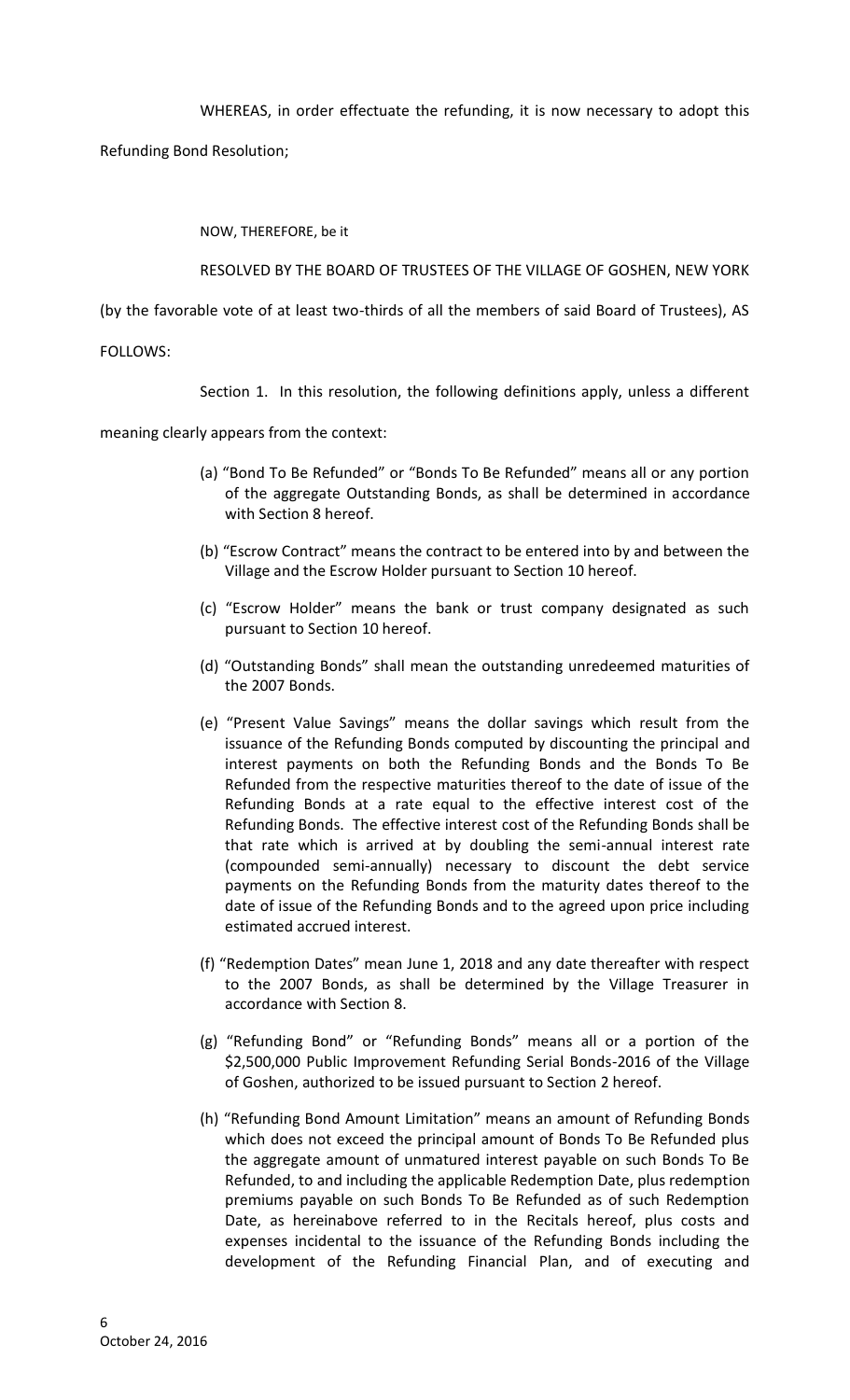performing the terms and conditions of the Escrow Contract and all fees and charges of the Escrow Holder as referred to in Section 10 hereof.

Section 2. The Board of Trustees of the Village (herein called the "Board of Trustees"), hereby authorizes the refunding of the Bonds To Be Refunded, and appropriates an amount not to exceed \$2,500,000 to accomplish such refunding. The plan of financing said appropriation includes the issuance of the Refunding Bonds in the principal amount of not to exceed \$2,500,000 and the levy and collection of a tax upon all the taxable real property within the Village to pay the principal of and interest on said Refunding Bonds as the same shall become due and payable. Bonds of the Village in the maximum principal amount of \$2,500,000 and designated substantially as "PUBLIC IMPROVEMENT REFUNDING SERIAL BONDS-2016" are hereby authorized to be issued pursuant to the provisions of the Law. The proposed financial plan for the refunding in the form attached hereto as **Exhibit A** (the "Refunding Financial Plan") prepared for the Village by its Financial Advisor, Munistat Services, Inc., and hereby accepted and approved, includes the deposit of all the proceeds of said Refunding Bonds with an Escrow Holder pursuant to an Escrow Contract as authorized in Section 10 hereof, the payment of all costs incurred by the Village in connection with said refunding from such proceeds and, to the extent required, the investment of a portion of such proceeds by the Escrow Holder in certain obligations. The principal of and interest on such investments, together with the balance of such proceeds to be held uninvested, if any, shall be sufficient to pay (i) the principal of and interest on the Bonds To Be Refunded becoming due and payable on and prior to each applicable Redemption Date and (ii) the principal of and premium on the Bonds To Be Refunded which are to be called for redemption prior to maturity on any such Redemption Date.

Section 3. The Bonds To Be Refunded referred to in Section 1 hereof are all or a portion of the Outstanding Bonds issued pursuant to various bond resolutions duly adopted by the Board of Trustees on their respective dates, authorizing the issuance of bonds of the Village to finance various purposes of the Village. In accordance with the Refunding Financial Plan, the Refunding Bonds authorized in the aggregate principal amount of not to exceed \$2,500,000 shall mature in amounts and at dates to be determined. The Village Treasurer, the chief fiscal officer of the Village, is hereby authorized to approve all details of the Refunding Financial Plan not contained herein.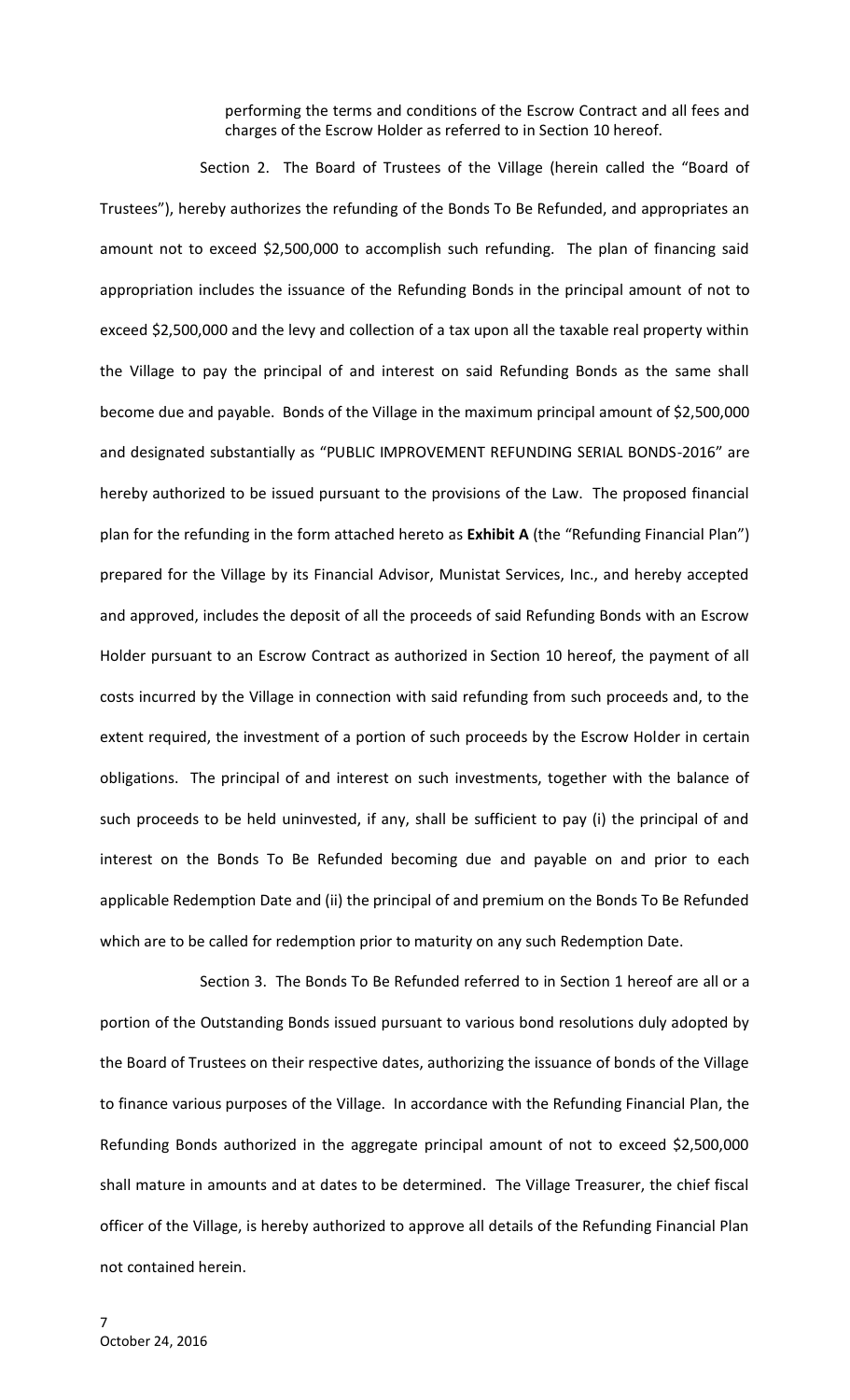Section 4. The issuance of the Refunding Bonds will not exceed the Refunding Bond Amount Limitation. The Refunding Bonds shall mature not later than the maximum period of probable usefulness ("PPU") permitted by law at the time of original issuance of the Bonds to be Refunded, as set forth in **Exhibit B** annexed hereto and hereby made a part hereof, for the objects or purposes financed with the proceeds of the Bonds to be Refunded, commencing at the date of issuance of the first bond or bond anticipation note issued in anticipation of the sale of such bonds.

Section 5. The aggregate amount of estimated Present Value Savings is set forth in the proposed Refunding Financial Plan attached hereto as **Exhibit A**, computed in accordance with subdivision two of paragraph b of Section 90.10 of the Law. Said Refunding Financial Plan has been prepared based upon the assumption that the Refunding Bonds will be issued in the aggregate principal amount, and will mature, be of such terms and bear such interest as set forth therein. The Board of Trustees recognizes that the principal amount of the Refunding Bonds, the maturities, terms and interest rates, the provisions, if any, for the redemption thereof prior to maturity, and whether or not any or all of the Refunding Bonds will be insured, and the resulting present value savings, may vary from such assumptions and that the Refunding Financial Plan may vary from that attached hereto as **Exhibit A**.

Section 6. The Refunding Bonds may be sold at public or private sale.

(a) If the Bonds are sold at private sale, the Village Treasurer, as the chief fiscal officer of the Village, is hereby authorized to execute a purchase contract on behalf of the Village for the sale of said Refunding Bonds, provided that the terms and conditions of such sale shall be approved by the State Comptroller.

(b) In the event that the Refunding Bonds are sold at public sale pursuant to Section 57.00 of the Law, the Village Treasurer is hereby authorized and directed to prepare or have prepared a Notice of Sale, a summary of which shall be published at least once in (a) "THE BOND BUYER," published in the City of New York and (b) the official newspaper(s) of the Village having general circulation within said Village, not less than five (5) nor more than thirty (30) days prior to the date of said sale. A copy of such notice shall be sent not less than eight (8) nor more than thirty (30) days prior to the date of said sale to (1) the State Comptroller, Albany,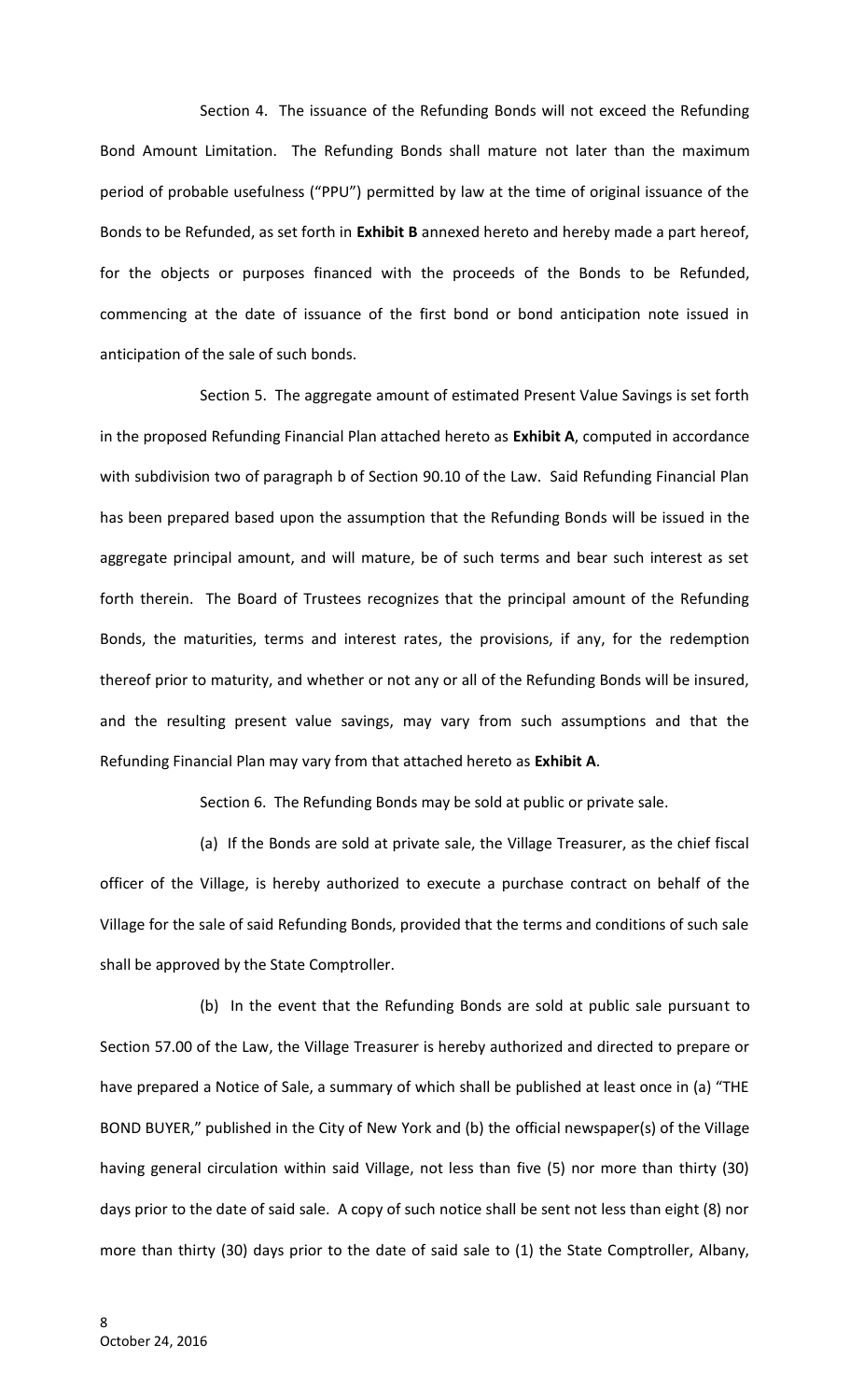New York 12236; (2) at least two banks or trust companies having a place of business in the county in which the Village is located, or, if only one bank is located in such County, then to such bank and to at least two banks or trust companies having a place of business in an adjoining county; (3) "THE BOND BUYER," 1 State Street Plaza, New York, New York 10004; and (4) at least 10 bond dealers.

(c) Prior to the issuance of the Refunding Bonds, the Village Treasurer shall file with the Board of Trustees all requisite certifications, including a certificate approved by the State Comptroller setting forth the Present Value Savings to the Village resulting from the issuance of the Refunding Bonds. In connection with such sale, the Village authorizes the preparation of an Official Statement and approves its use in connection with such sale, and further consents to the distribution of a Preliminary Official Statement prior to the date said Official Statement is distributed. The Village Treasurer is hereby further authorized and directed to take any and all actions necessary to accomplish said refunding, and to execute any contracts and agreements for the purchase of and payment for services rendered or to be rendered to the Village in connection with said refunding, including the preparation of the Refunding Financial Plan referred to in Section 2 hereof.

Section 7. Each of the Refunding Bonds authorized by this resolution shall contain the recital of validity prescribed by Section 52.00 of the Law and said Refunding Bonds shall be general obligations of the Village, payable as to both principal and interest by a general tax upon all the taxable real property within the Village. The faith and credit of the Village are hereby irrevocably pledged to the punctual payment of the principal of and interest on said Refunding Bonds and provision shall be made annually in the budget of the Village for (a) the amortization and redemption of the Refunding Bonds to mature in such year and (b) the payment of interest to be due and payable in such year.

Section 8. Subject to the provisions of this resolution and of the Law, and pursuant to the provisions of Section 21.00 of the Law with respect to the issuance of bonds having substantially level or declining annual debt service, and Sections 50.00, 56.00 to 60.00, 90.00, 90.10 and 168.00 of the Law, the powers and duties of the Board of Trustees relative to determining the amount of Bonds To Be Refunded, prescribing the terms, form and contents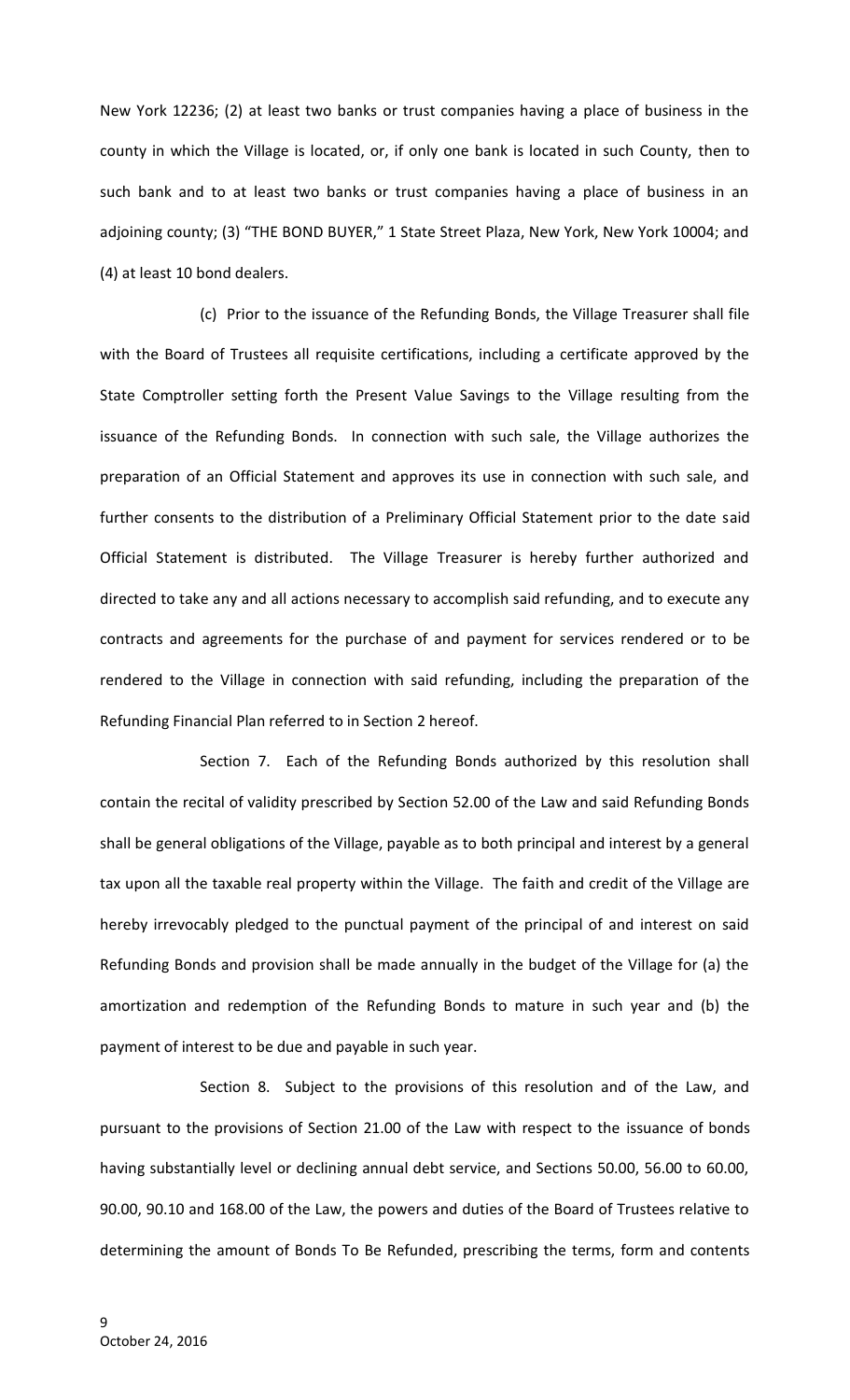and as to the sale and issuance of the Refunding Bonds, and executing an arbitrage certificate relative thereto, and as to executing the Escrow Contract described in Section 10, the Official Statement referred to in Section 6 and any contracts for credit enhancements in connection with the issuance of the Refunding Bonds and any other certificates and agreements, as to making elections to call in and redeem all or a portion of the Bonds to be Refunded, and as to any determinations relating to the investment of the proceeds of the Refunding Bonds, are hereby delegated to the Village Treasurer, the chief fiscal officer of the Village.

Section 9. The validity of the Refunding Bonds authorized by this resolution may be contested only if:

- (a) such obligations are authorized for an object or purpose for which the Village is not authorized to expend money, or
- (b) the provisions of law which should be complied with at the date of the publication of such resolution, or a summary thereof, are not substantially complied with,

and an action, suit or proceeding contesting such validity is commenced within twenty days after the date of such publication, or

> (c) such obligations are authorized in violation of the provisions of the constitution.

Section 10. Prior to the issuance of the Refunding Bonds, the Village shall contract with a bank or trust company located and authorized to do business in New York State, for the purpose of having such bank or trust company act as the Escrow Holder of the proceeds, inclusive of any premium from the sale of the Refunding Bonds, together with all income derived from the investment of such proceeds. Such Escrow Contract shall contain such terms and conditions as shall be necessary in order to accomplish the Refunding Financial Plan, including provisions authorizing the Escrow Holder, without further authorization or direction from the Village, except as otherwise provided therein, (a) to make all required payments of principal, interest and redemption premiums to the appropriate paying agent with respect to the Bonds To Be Refunded, (b) to pay costs and expenses incidental to the issuance of the Refunding Bonds, including the development of the Refunding Financial Plan, and costs and expenses relating to the execution and performance of the terms and conditions of the Escrow Contract and all of its fees and charges as the Escrow Holder, (c) at the appropriate time or times to cause to be given on behalf of the Village the notice of redemption authorized to be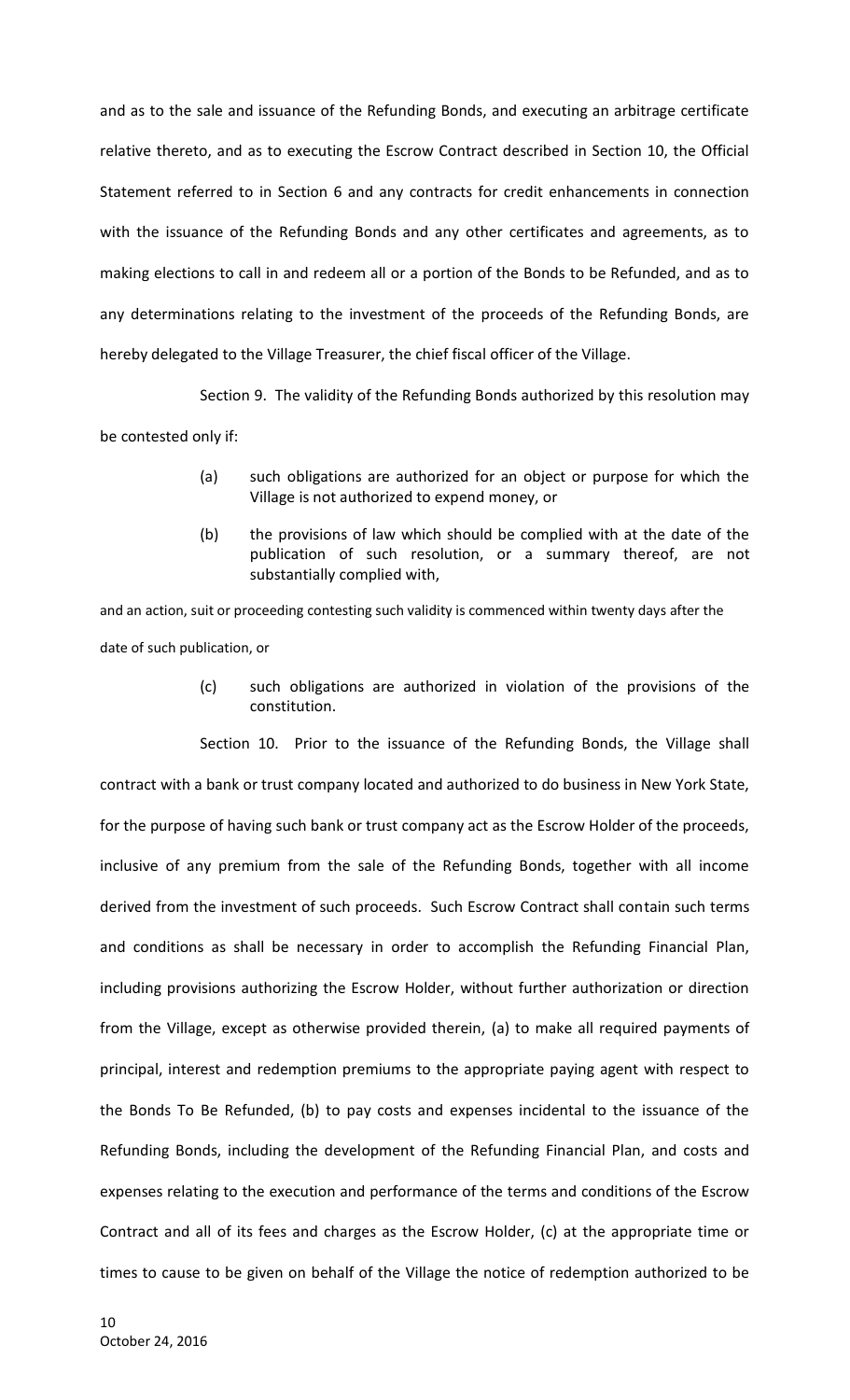given pursuant to Section 13 hereof, and (d) to invest the monies held by it consistent with the provisions of the Refunding Financial Plan. The Escrow Contract shall be irrevocable and shall constitute a covenant with the holders of the Refunding Bonds.

Section 11. The proceeds, inclusive of any premium, from the sale of the Refunding Bonds, immediately upon receipt shall be placed in escrow by the Village with the Escrow Holder in accordance with the Escrow Contract. All moneys held by the Escrow Holder, if invested, shall be invested only in direct obligations of the United States of America or in obligations the principal of and interest on which are unconditionally guaranteed by the United States of America, which obligations shall mature or be subject to redemption at the option of the holder thereof not later than the respective dates when such moneys will be required to make payments in accordance with the Refunding Financial Plan. Any such moneys remaining in the custody of the Escrow Holder after the full execution of the Escrow Contract shall be returned to the Village and shall be applied by the Village only to the payment of the principal of or interest on the Refunding Bonds then outstanding.

Section 12. That portion of such proceeds from the sale of the Refunding Bonds, together with interest earned thereon, which shall be required for the payment of the principal of and interest on the Bonds To Be Refunded, including any redemption premiums, in accordance with the Refunding Financial Plan, shall be irrevocably committed and pledged to such purpose and the holders of the Bonds To Be Refunded shall have a lien upon such moneys and the investments thereof held by the Escrow Holder. All interest earned from the investment of such moneys which is not required for such payment of principal of and interest on the Bonds To Be Refunded shall be irrevocably committed and pledged to the payment of the principal of and interest on the Refunding Bonds, or such portion or series thereof as shall be required by the Refunding Financial Plan, and the holders of such Refunding Bonds shall have a lien upon such moneys held by the Escrow Holder. The pledges and liens provided for herein shall become valid and binding upon the issuance of the Refunding Bonds and the moneys and investments held by the Escrow Holder shall immediately be subject thereto without any further act. Such pledges and liens shall be valid and binding against all parties having claims of any kind in tort, contract or otherwise against the Village irrespective of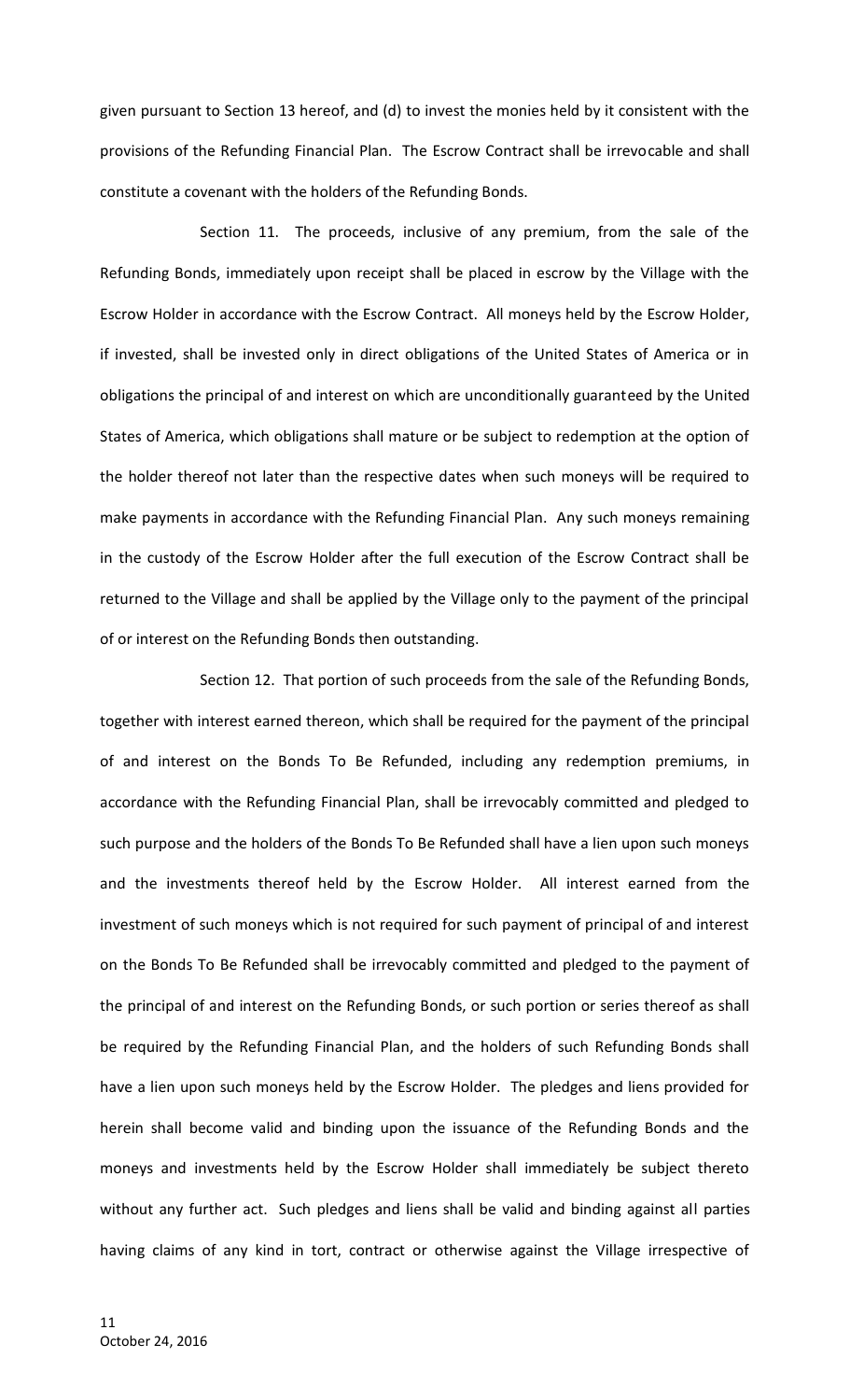whether such parties have notice thereof. Neither this resolution, the Escrow Contract, nor any other instrument relating to such pledges and liens, need be filed or recorded.

Section 13. In accordance with the provisions of Section 53.00 and of paragraph h of Section 90.10 of the Law, the Board of Trustees hereby elects to call in and redeem all or a portion of the Bonds To Be Refunded which are subject to prior redemption according to their terms on the Redemption Date, as shall be determined by the Village Treasurer in accordance with Section 8 hereof. The sum to be paid therefor on the applicable Redemption Date shall be the par value thereof, the accrued interest to such Redemption Date and the redemption premiums, if any. The Escrow Holder is hereby authorized and directed to cause a notice of such call for redemption to be given in the name of the Village by mailing such notice not more than sixty days nor less than thirty days prior to such Redemption Date, and in accordance with the terms appearing in the Bonds to be Refunded, to the registered holders of the Bonds To Be Refunded which are to be called in and redeemed. Upon the issuance of the Refunding Bonds, the election to call in and redeem the Bonds To Be Refunded which are to be called in and redeemed in accordance herewith and the direction to the Escrow Holder to cause notice thereof to be given as provided in this Section shall become irrevocable and the provisions of this Section shall constitute a covenant with the holders, from time to time, of the Refunding Bonds, provided that this Section may be amended from time to time as may be necessary to comply with the publication requirements of paragraph a of Section 53.00 of the Law, as the same may be amended from time to time.

Section 14. This bond resolution shall take effect immediately, and the Village Clerk is hereby authorized and directed to publish the foregoing resolution, in summary, together with a Notice attached in substantially the form prescribed by Section 81.00 of the Law in the "*Goshen Independent*," a newspaper having general circulation in the Village and hereby designated the official newspaper of said Village for such publication.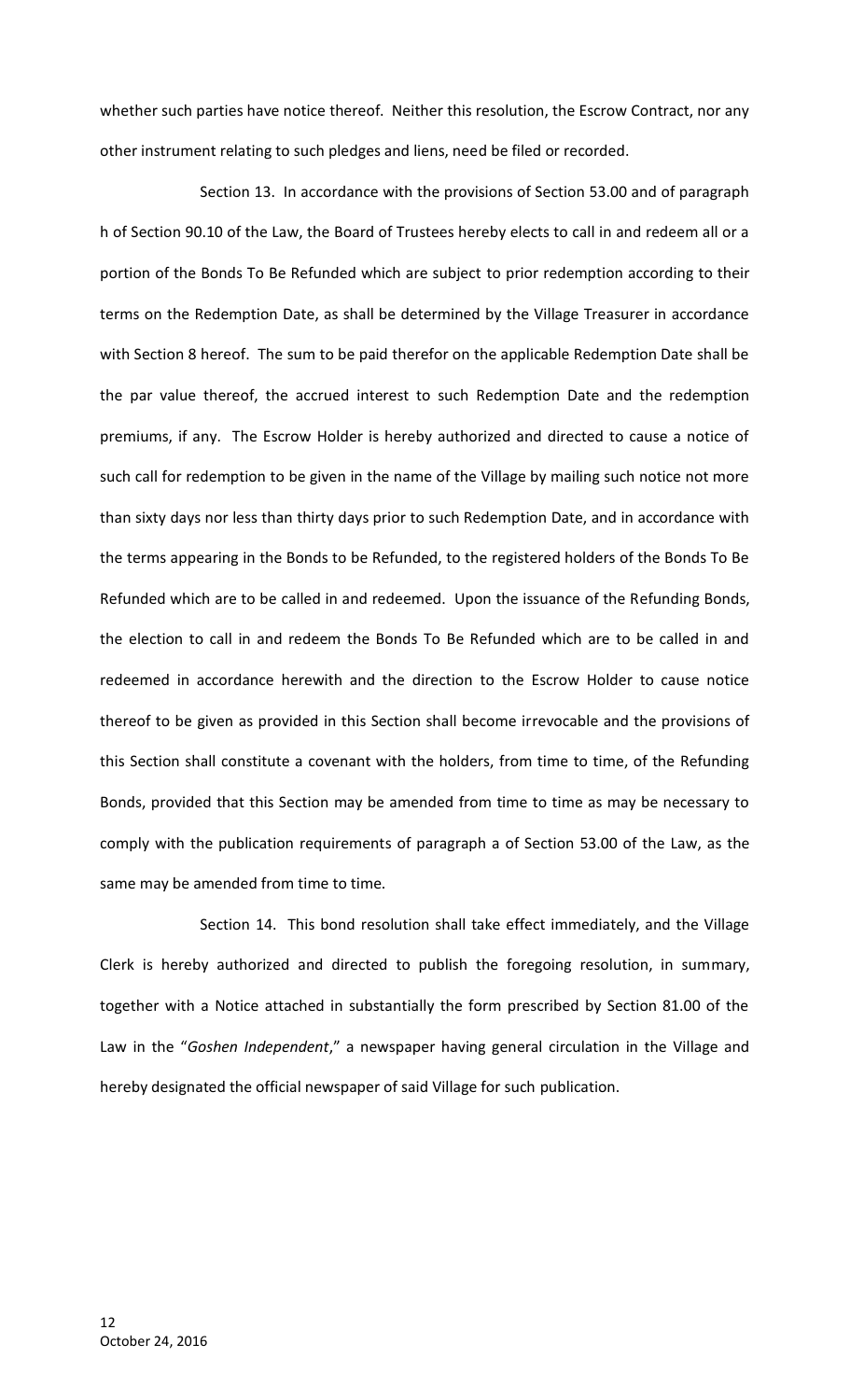The adoption of the foregoing resolution was seconded by Trustee Nuzzolese

and duly put to a vote on roll call, which resulted as follows:

AYES: 4 NOES: 0

The resolution was declared adopted.

On a motion by Trustee Char, seconded by Trustee Nuzzolese, bills as examined by members of the Board were approved in accordance with Abstract 2016/2017 number 4, check numbers 11204 through 11405, in the amount of \$722,833.59, and wire transfers in the amount of \$1,535,741.46, for a grand total of \$2,234,078.52.

| Char             | aye |
|------------------|-----|
| Gurda            | aye |
| <b>Nuzzolese</b> | aye |
| Smith            | aye |

Mayor Roddey reviewed a request from CLK Productions LLC to film a feature film in the Village of Goshen. Following Board discussion, the decision was made to table the matter.

On a motion by Trustee Smith, seconded by Trustee Char, the request was tabled, to be voted on at a future meeting.

| Char      | aye |
|-----------|-----|
| Gurda     | aye |
| Nuzzolese | aye |
| Smith     | aye |

Trustee Char moved the following, which was seconded by Trustee Smith:

The Village of Goshen intends to apply for the Orange County Executive Arts, Heritage, and Tourism Grant. The grant application will be in support of a Village of Goshen "Spring Fling" Arts and Cultural Event on the Village Green.

| Char      | aye |
|-----------|-----|
| Gurda     | aye |
| Nuzzolese | aye |
| Smith     | aye |